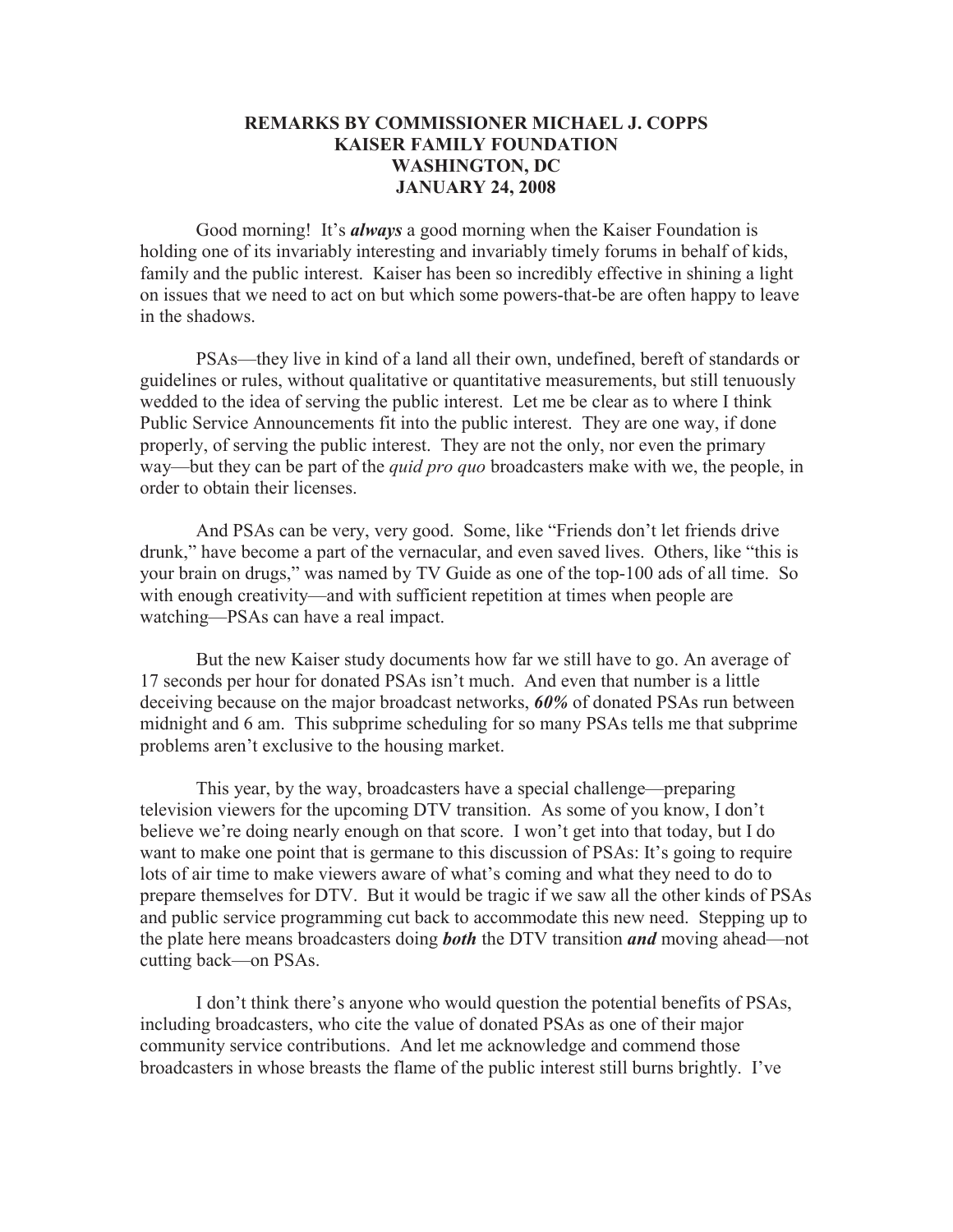met many of them. They are not only running PSAs, but they are also providing the kind of local news and information that is what the public interest must be primarily about.

Unfortunately, such broadcasters are less and less the captains of their own fates and more and more the captives of the unforgiving expectations of Wall Street and Madison Avenue. That's where the Commission's public interest standard comes in—or, more accurately, where it *should* come in. While the marketplace is placing *its* demands on broadcasters, the public interest standard is supposed to define what *the American people* are entitled to expect in exchange for use of their public airwaves.

The problem right now isn't that the public interest standard is so vague that it can mean *anything*. The problem is that it's so vague that it means *nothing*. That is the troubling legacy of the 1980's when we had an FCC Chairman who declared that a television is nothing but "a toaster with pictures." And that's precisely how he and his accomplices set about to oversee, or undersee, it. This "deregulation" of media, coupled with the tsunami of consolidation we have endured since the 1990s, has inflicted incalculable harm on our media, on our country.

Well, the time is here, my friends, to turn the page and craft a new definition of the public interest for the  $21<sup>st</sup>$  Century. Breathing new life into the public interest standard is on my "bucket list" before I leave the FCC. It's time to tell broadcasters what we expect to receive in return for their free and exclusive use of the public airwaves.

During most of my tenure at the FCC, the public interest has been allowed to languish. The question of DTV public interest obligations, launched by Chairman Kennard in 1999, has never been brought to completion. We've devoted an incredible amount of time and effort to getting the technical part of the DTV transition right (as we should), but precious little to the central challenge—how the public interest will be served by digital broadcasting. There are two exceptions. Thanks to a lot of great work from many people in this audience, we made real progress on Children's TV. And, more recently, in November, the Commission adopted a standardized disclosure form that all TV broadcasters will fill out quarterly, describing the specific steps they took to serve the public interest.

A standardized public interest form was one of the ideas that the Gore Commission was able to achieve consensus on back in 1998. Of specific relevance here, one of the things that will be disclosed are donated and paid PSAs—the sponsoring organization and general PSA goal, the number of times aired, and the percentage of times aired during prime time. These forms will be available electronically on the station's website and submitted to the FCC.

These forms should provide the public and the public's watchdogs with invaluable data about how well their local stations are serving the public. Good broadcasters can be recognized for the job they're doing, but those who may be attempting to "free ride" on the good works of others will be more readily accountable.